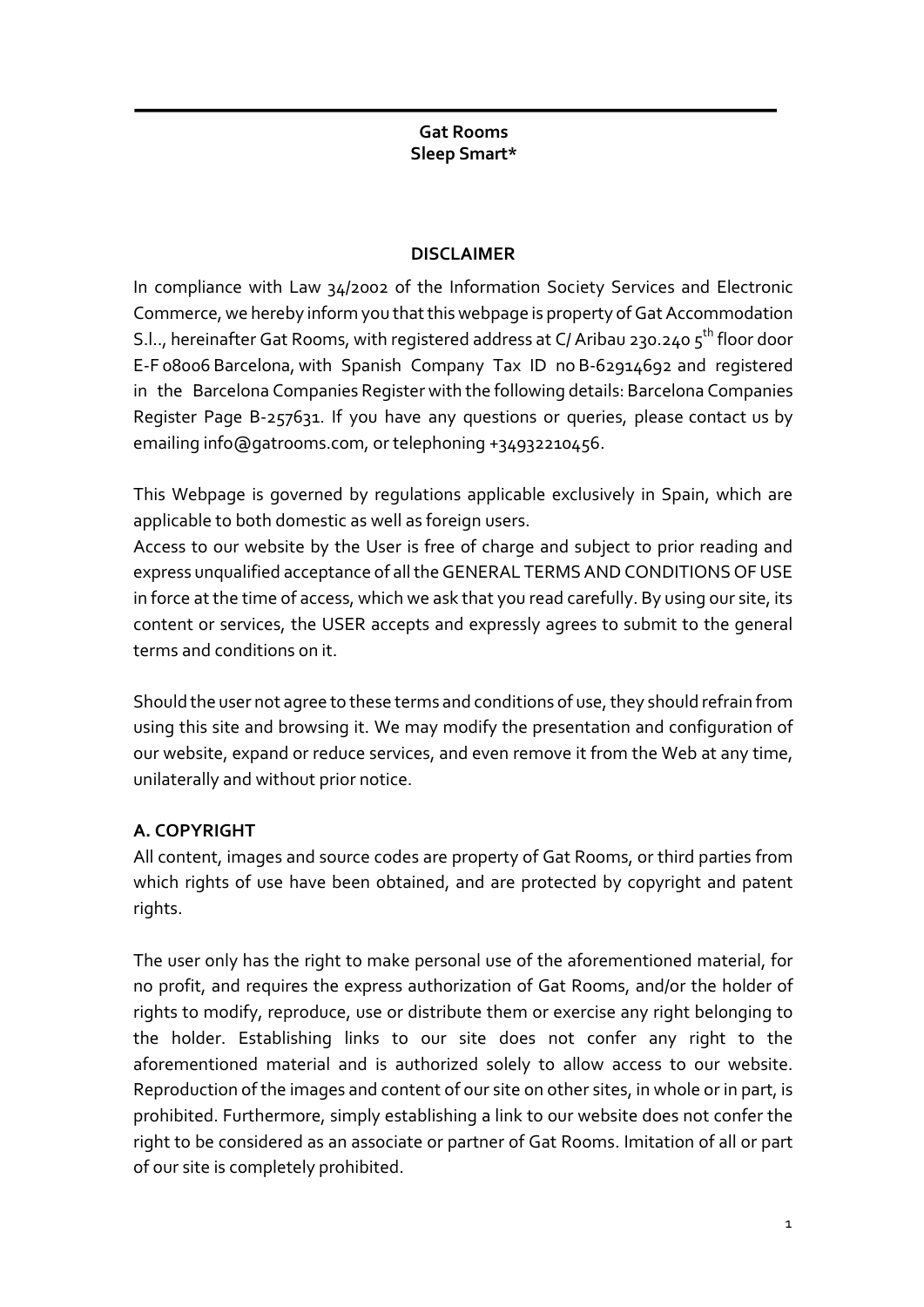#### **B. CONDITIONS OF ACCESS**

Access to our Web Page is free of charge and does not require prior subscription or registration. However, Gat Rooms reserves the right to offer services which require prior registration by the User. In any case, these services will be duly identified on the website, with simple registration instructions. The User must access our website in good faith and in accordance with the standards of public order and these Terms and Conditions of Use. Access to our website is the sole and exclusive responsibility of the User, who shall, under all circumstances, be held responsible for any damage they may cause to third parties or ourselves.

The User is expressly prohibited from using and obtaining the services and content offers on this website by means other than those established in these terms and conditions of use and if appropriate, the specific conditions governing the acquisition of certain services. Taking into account that it is impossible to control the information, content and services on other websites which may be accessed via the links made available on our website, you are hereby informed that Gat Rooms, is exempt from any liability for damages of any kind which may result from use of websites other than that of our company. Gat Rooms reserves the right to take any suitable legal action against those USERS who violate these terms and conditions of use. The USER hereby accepts that failure to take said action shall not constitute a formal waiver of such rights, which will remain in force until the statute of limitations for the violation has ended.

### **C. PERSONAL DATA PROTECTION**

Confidentiality, professional secrecy and security are essential values of Gat Rooms, which shall undertake to ensure the privacy of the user and visitor at all times, and in all types of interaction with them. Gat Rooms shall also undertake not to collect unnecessary information about the User. Furthermore, we shall undertake to handle any personal information which the User may provide through our website with extreme diligence.

In accordance with Spanish Organic Law 15/1999 on Personal Data Protection (LOPD - *Ley Orgánica de Protección de Datos de Carácter Personal*) and Royal Decree 1720/2007 implementing the LOPD, we hereby inform you that use of certain services on our website requires you to provide specific personal information on registration forms or by sending e-mails, and that this information will be processed and then incorporated into Gat Rooms' files, who is also the owner and is responsible for it. The abovementioned sending of personal information constitutes express consent to its processing, although this is revocable in nature and non-retroactive. Furthermore, we hereby inform you that to safeguard the security of your personal data, the technical and organisational security measures required by Royal Decree 1720/2007, which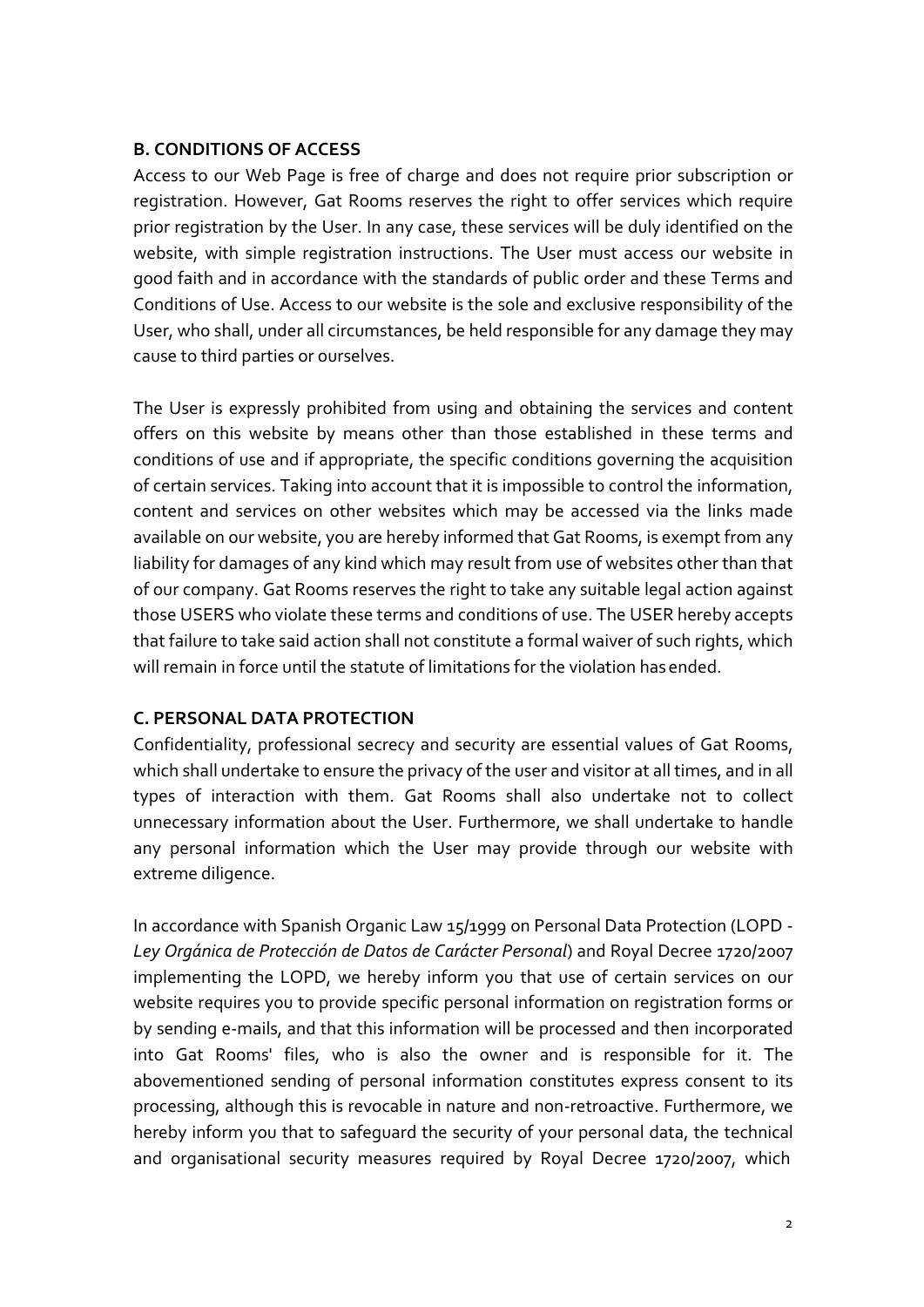governs regulations for security measures for files containing personal data, shall be taken.

### **Use of Personal Information**

The information which we request is appropriate, relevant and strictly necessary for the purpose for which it is gathered and under no circumstance are you obligated to provide us with it. Furthermore, you certify that all of the information you do provide us with is true, veracious and relevant to the purpose for which we request it. Our Webpage gathers personal information through various forms and from emails on which you may submit any information, explanation or query. Sending such information constitutes your authorization to incorporate this into our pertinent files, should Gat Rooms deem it appropriate, and these shall be regulated by the current privacy policies in place. Your information will be incorporated into our data processing files. Furthermore, children under 14 years of age must obtain prior permission from their parents, guardians or legal representatives in order to participate in competitions and promotions. To do so, their parents, guardians or legal representatives the full name, email address, Spanish ID No. of their parents, guardians or legal representatives must be enclosed, so that we can request authorization for the data handling necessary to manage participation in the competition. The full responsibility in determining the specific content and services accessed by minors falls to the adults who are responsible for them.

The COMPANY reserves the right to decide on whether to incorporate personal data into its files or not.

### **Receiving CVs**

If you send us your CV, pursuant to the Law on Personal Data Protection, we hereby inform you that your personal data will be incorporated into our files, with the purpose being to have your curriculum in order to conduct staff selection processes if your professional profiles fit with our needs. As long as you do not expressly cancel your personal data from our files, we understand that you continue to be interested in forming part of our files for future selection processes. In order to keep our personal data files up to date, we kindly ask that you inform us of any change or modification to them.

# **Rights of access, correction, cancellation and opposition to your personal information.**

You may at any time exercise your rights to access, rectify, cancel and opposition established by the law by sending signed written communication to Gat Rooms, C/ Aribau 230-240  $5<sup>th</sup>$  floor door E-F 08006 Barcelona, or by sending an email to info@gatrooms.com.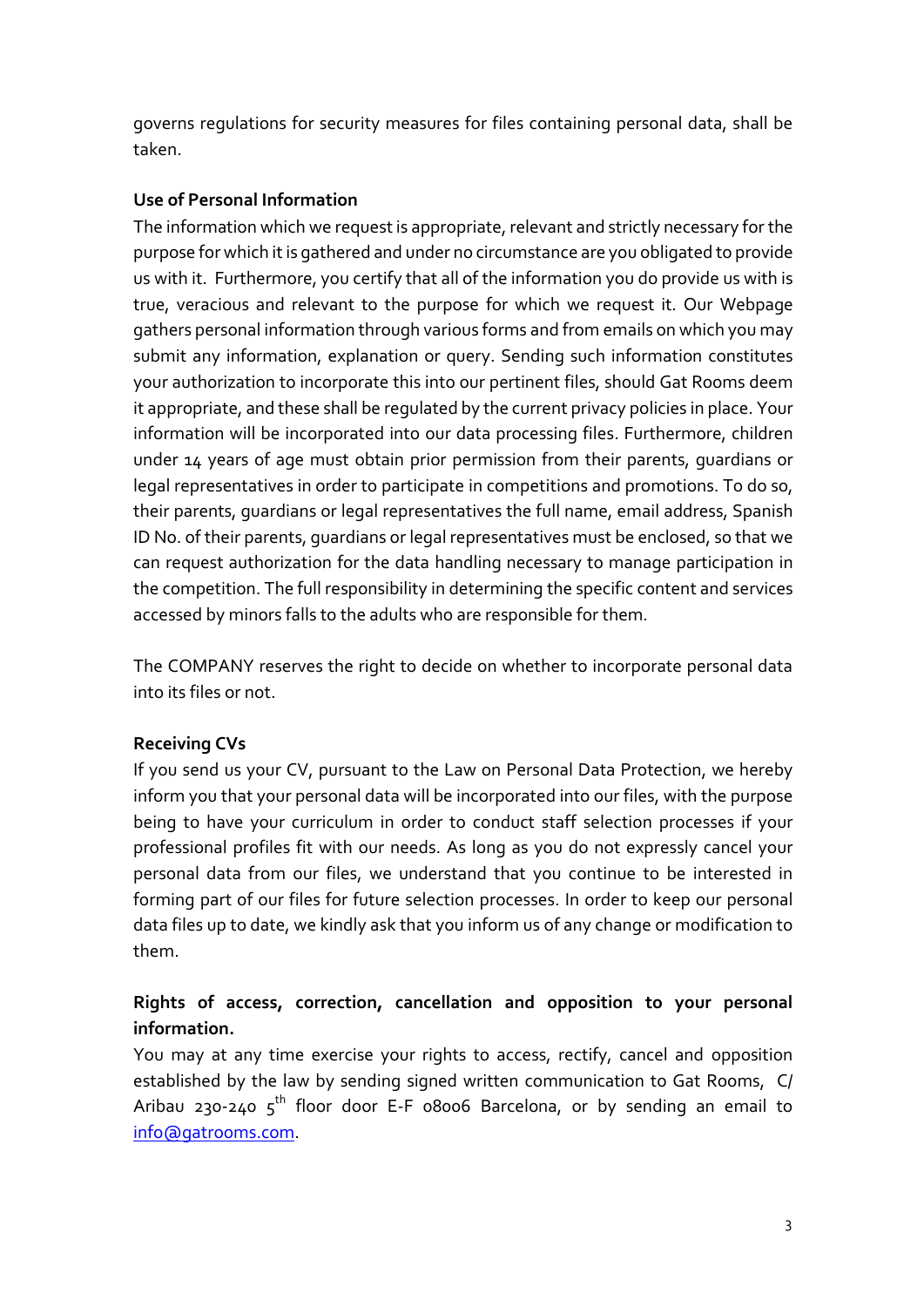## **Communicating Data**

Gat Rooms hereby informs you that yourinformation will be handled confidentially and used internally and solely for the purposes indicated. Therefore, we do not cede or communicate your information to any third parties, except in those cases established by law or when the User expressly authorizes us to do so.

#### **Security of your Personal Information**

In order to safeguard the security of your personal information, you are hereby informed that Gat Rooms has taken all the technical and organizational security measures necessary to ensure that the personal information provided will not be altered, lost or processed or accessed in an unauthorized way, as required by Royal Decree 1720/2007, which regulates the security measures for files containing personal data.

### **Updating your information**

In order to keep your personal information up-to-date, it is important that you inform us ifthere has been any change to it. Otherwise, we are notresponsible forthe accuracy of this information. We will assume that if you do not expressly request your personal information to be removed from our files, you are still interested in remaining part of the files as long as Gat Rooms considers it appropriate and it remains suitable for the purpose for which the information was obtained.

Gat Rooms accepts no responsibility for the privacy policy regulating personal data which you may supply to third parties by means of the links available on our website. Gat Rooms may change these privacy policies to adapt them to changes made to our website, as well as legislative or legal changes regarding personal data which may arise. As a result, we ask you to read these privacy policies each time you provide us with information through this website.

For any questions regarding the Data Protection Policy, please contact us using the details mentioned above.

### **D. LIABILITY**

By making this Website available to the User, we wish to offer high quality content and services, using the utmost diligence in providing these and with the technical resources used. However, we cannot be held responsible for the presence of viruses or other elements which may in any way damage the User's computer system.

The USER is prohibited from taking any action on our site which may excessively overload the operation of our computer systems, or give it a virus, installing robots or software that may alter the normal operation of our Website, or in summary, cause damage to our computer systems. The user assumes all responsibility derived from